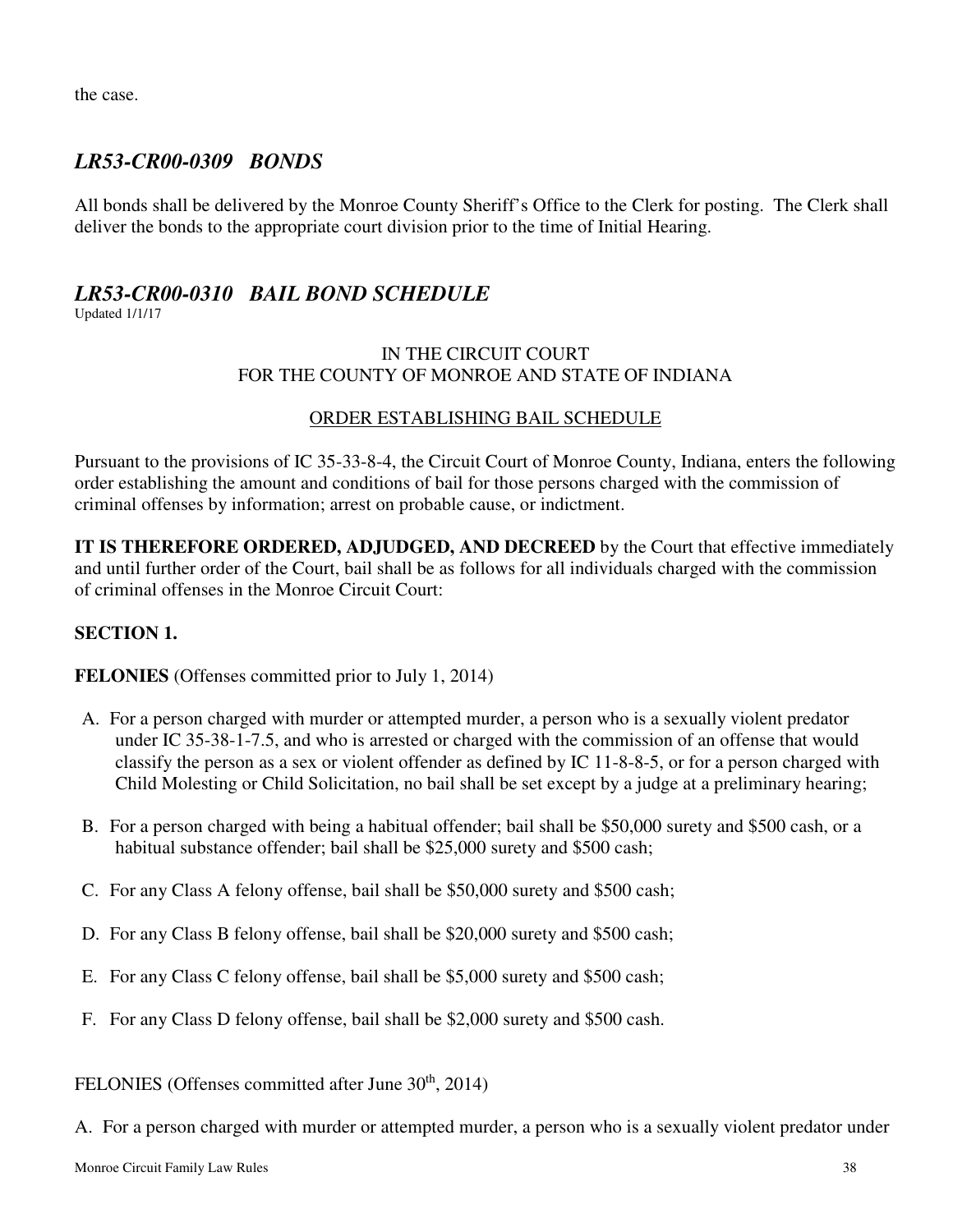IC 35-38-1-7.5, and who is arrested or charged with the commission of an offense that would classify the person as a sex or violent offender as defined by IC 11-8-8-5, or for a person charged with Child Molesting or Child Solicitation, no bail shall be set except by a judge at a preliminary hearing;

- B. For a person charged with being a habitual offender in Levels 1 through 4, bail shall be \$20,000 surety, in addition to the bail amount for the highest level of felony charged; and for Levels 5 & 6 bail shall be \$10,000 surety, in addition to the bail amount for Levels 5 or 6.
- C. For any Level 1 felony offense, bail shall be \$50,000 surety and \$500 cash;
- D. For any Level 2 felony offense, bail shall be \$30,000 surety and \$500 cash;
- E. For any Level 3 felony offense, bail shall be \$15,000 surety and \$500 cash,
- F. For any Level 4 felony offense, bail shall be \$10,000 surety and \$500 cash;
- G. For any Level 5 felony offense, bail shall be \$5,000 surety and \$500 cash,
- H. For any Level 6 felony offense, bail shall be \$2,000 surety and \$500 cash.

#### **SECTION II. MISDEMEANORS**

- A. Any person arrested for a misdemeanor offense other than battery, domestic battery, invasion of privacy, resisting law enforcement, possession of a handgun without a license, operating a vehicle while intoxicated operating with either a .08 or .15 ACE or dealing marijuana or hashish, shall be released from jail to appear in the probation department and court on that person's own recognizance, subject to the following conditions:
	- 1. At the time such a person is released on recognizance, the person shall be required to furnish a present residential and mailing address, telephone number, social security number, and employer's name and address. The identifying data of any full-time or part-time student at Indiana University – Bloomington shall include a student's permanent address and telephone number as well as the student's local address and telephone number.
	- 2. If the person arrested is under 21 years of age, the information shall also include parents' names, addresses, and telephone numbers.
	- 3. If the person agrees to provide the data required in Section II, A (1), but is unable to provide a social security number, driver's license, photo identification card, or employer information, the person may be released to the custody of a resident of Monroe County over 18 years of age who can provide such data on themselves.
	- 4. Upon the inability or refusal to provide the information required under this Section, the person shall be held until brought before a judge.
- B. A person shall not be released on recognizance and shall be held until brought before a judge if the person:
	- 1. Has any conviction within the last 5 years;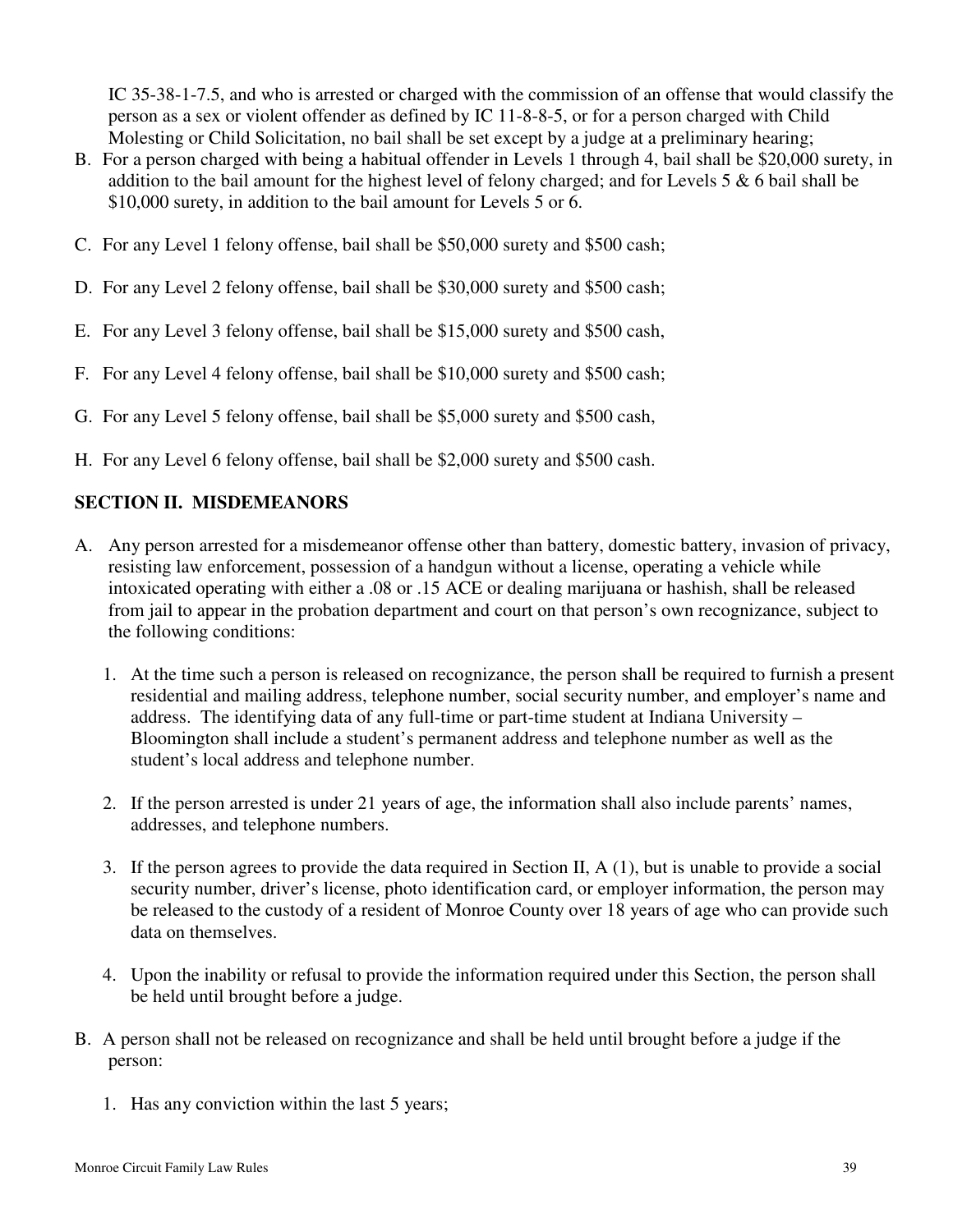- 2. Has failed to appear in any court within the last 5 years;
- 3. Has pending criminal charges; or
- 4. Is on probation or parole at the time of arrest.
- C. If the provisions of this Section do not authorize the release of the person on recognizance, bail shall be as follows:
	- 1. For any Class A misdemeanor, bail shall be \$1,000 surety and \$500 cash;
	- 2. For any Class B misdemeanor, bail shall be \$500 surety and \$500 cash;
	- 3. For any Class C misdemeanor, bail shall be \$500 surety and \$500 cash.

#### **SECTION III. MISCELLANEOUS PROVISIONS**

- A. Promise to Appear.
	- 1. Any person, whether released on recognizance or bail for a misdemeanor or felony offense, shall be required to execute a written Promise to Appear in the probation department and the appropriate at the designated date and time. The Promise to Appear form shall be immediately forwarded to the appropriate court by the Sheriff.
- B. Pretrial Assessment. Any person, whether released on recognizance or bail for a misdemeanor or felony offense, shall be required to meet with representatives of the probation department to be evaluated for pretrial services and additional bail conditions prior to being brought or appearing before a judge.
- C. Conditions of Release. Any person, whether released on recognizance or bail for a misdemeanor or felony offense, shall be subject to pretrial supervision by the probation department, which may include, but is not limited to, electronic monitoring of whereabouts; daily reporting requirements; drug and alcohol testing; and/or regular meetings with an authorized representative of the probation department until released from these conditions by a judge.
- D. Intoxication. No person shall be released by the Sheriff of Monroe County, regardless of the provisions of this Order, unless such person clearly manifests a state of sobriety at the time the provisions of this Order would otherwise permit release.
	- 1. The Sheriff shall hold in custody any person who is under the influence of alcohol or controlled substances until such time it is determined, at the Sheriff's discretion, that the individual may be safely released without danger to self or others.
	- 2. When information is available concerning the blood-alcohol content of an intoxicated person due to the administration of blood tests, breath tests, or other chemical tests, no intoxicated person shall be released by the Sheriff except as provided by IC 35-33-1-6.
	- 3. When no information is available concerning the blood-alcohol content of a person charged with operating while intoxicated, such person shall not be released for a period of 24 hours, unless ordered by a judge.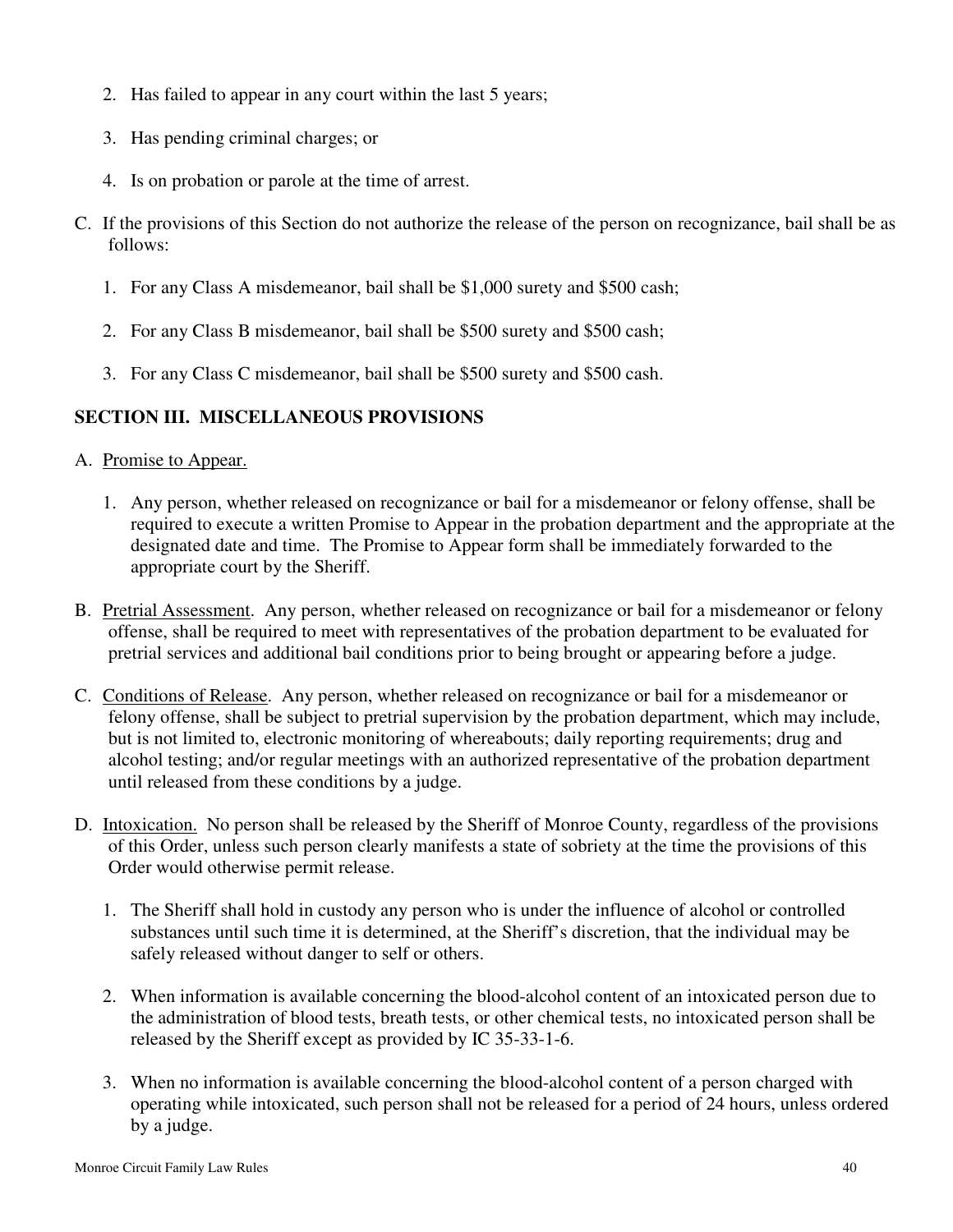- 4. When no information is available concerning the blood-alcohol content of a person charged with public intoxication, such person shall not be released for a period of 4 hours, unless ordered by a judge.
- E. No Contact Agreement. A person arrested for an offense resulting in bodily injury to a person shall not be released until 24 hours have elapsed, unless ordered by a judge. The person may then post bail:
	- 1. Pursuant to other sections of this Bail Order; and
	- 2. If the person agrees in writing to have no direct or indirect contact with the victim for ten (10) days after release or until the initial hearing, whichever occurs first. At the initial hearing, a judge may reinstate or modify the condition that the defendant refrain from direct or indirect contact with the victim.

Upon refusal to sign a No Contact Agreement, the person shall be held without bail until brought before a judge.

- F. Extradition. Any person extradited to Monroe County shall be held without bail until brought before a judge.
- G. Overweight Trucking Violations. The bail schedule as set out in this Order shall not apply to trucking violations. Bail for such offenses shall be determined pursuant to the provisions of IC 9-20-18-1, et seq.
- H. Combination of Charges. If a person is charged with the commission of more than one offense arising out of a single incident, whether the offenses are felonies or misdemeanors, bail shall be in one amount for all charges, and shall be in the amount established for the most serious offense charged.
- I. Double Bond. The specified surety bond for felonies or misdemeanors shall be doubled in the event the person has a pending case, has been convicted of a felony within the last 5 years, or is a habitual substance offender.
- J. Cash Bond. After normal business hours the Sheriff shall accept a bond made in cash or by certified check and shall issue a receipt. A cash bond must be posted in the name of the Defendant and the Defendant and each person who makes the deposit on behalf of the Defendant shall agree in writing that the court may retain all or a part of the cash to pay publicly paid costs of representation and fines, costs, fees, and restitution that the court may order the Defendant to pay if convicted. Thereafter, as soon as is practicable, the Sheriff shall deposit the cash or certified check with the Monroe County Clerk.
- K. 10% Cash Deposit or Full Cash Bond. The Clerk or Sheriff may not accept 10% cash deposit or full cash bond in lieu of the bond otherwise required herein except upon express written order of a judge. In the event a 10% cash bond is approved by a Court, the Clerk may retain as a service fee 10% of the amount deposited when the bond is released at the conclusion of the case.
- L. Probation/Parole Hold. A person charged with the commission of a crime while on probation or parole shall be held without bail until brought before a judge.
- M. Release of Bond. No cash bond may be released by the Monroe County Clerk except upon written order of a judge after judgment has been entered and any costs, fines, fees, and costs and restitution imposed by the Court have been paid and satisfied.